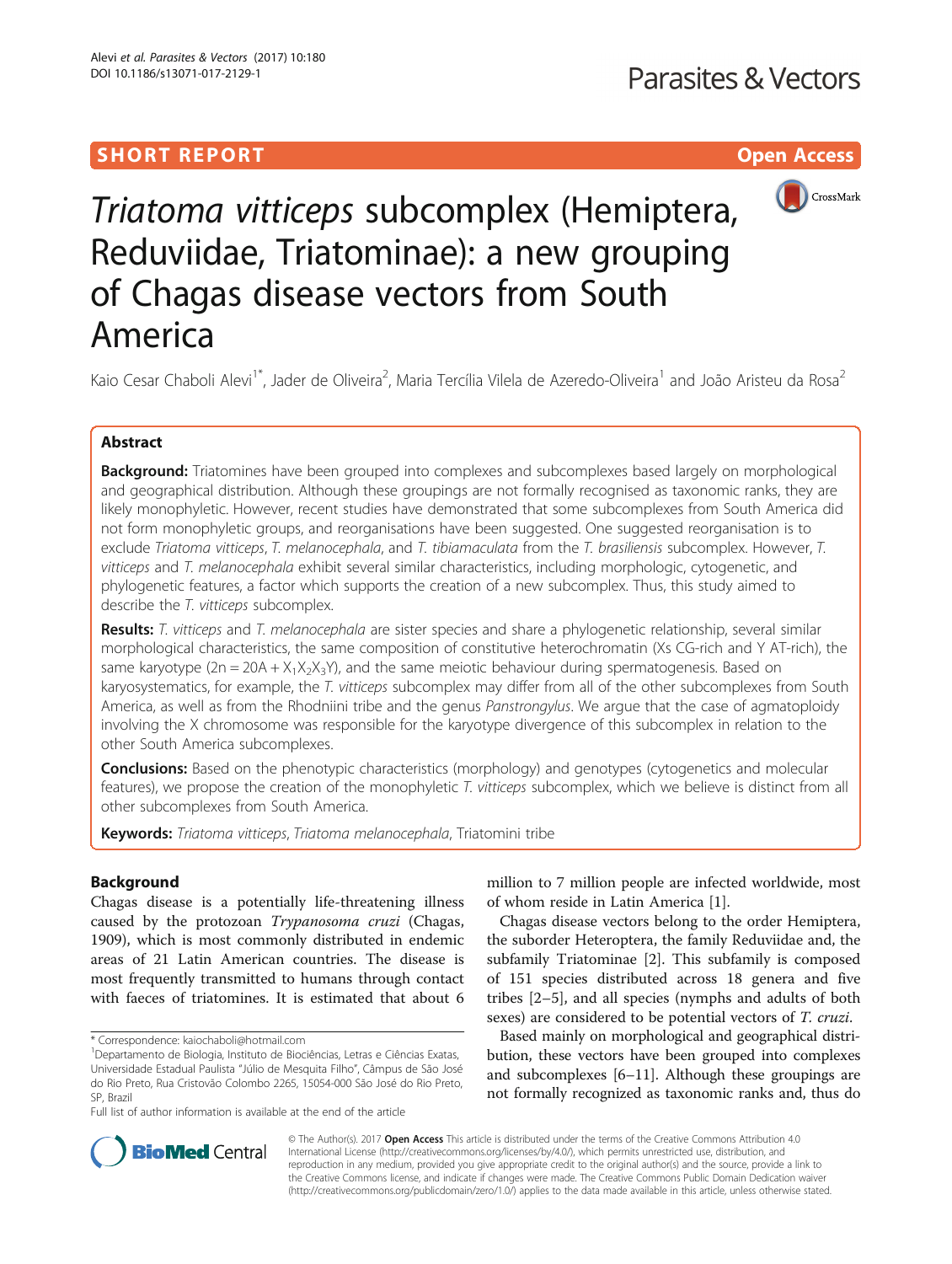not necessarily represent natural groups, Justi et al. [[12](#page-3-0)] propose that they are likely to be monophyletic: once the relationships between vector species are known, information about a species may be reliably extrapolated to other closely related species [\[13](#page-3-0)].

The species of the Triatomini tribe have been grouped into three groups, eight complexes, and eight subcomplexes [[11](#page-3-0)]; the main species groups are Triatoma rubrofasciata (present mainly in North America and the Old World) and T. infestans (present in South America). South American triatomines were initially grouped into the T. infestans complex and the T. brasiliensis, T. infestans, T. matogrossensis, T. maculata, T. rubrovaria, and T. sordida subcomplexes [\[11](#page-3-0)]. However, several studies have demonstrated that the T. brasiliensis [\[12, 14](#page-3-0)–[16](#page-3-0)], T. matogrossensis [\[17](#page-3-0)– [19](#page-3-0)], T. rubrovaria [\[16, 17](#page-3-0)], and T. sordida subcomplexes [[16](#page-3-0), [19](#page-3-0)] do not form monophyletic groups, and reorganizations of the subcomplexes have been suggested [\[14](#page-3-0)–[16, 20\]](#page-3-0).

As part of these suggested reorganisations, Alevi et al. [[14](#page-3-0)] and Gardim et al. [[16\]](#page-3-0) suggest that *T. vitticeps* (Stal, 1859), T. melanocephala Neiva and Pinto, 1923, and T. tibiamaculata (Pinto, 1926) should be excluded from the T. brasiliensis subcomplex. In some studies, it has been argued that these species lack a subcomplex [\[21](#page-3-0), [22](#page-3-0)]. However, phylogenetic analyses detected a relationship between T. tibiamaculata and Panstrongyus megistus (Burmeister, 1835), which have been found to be sister species [\[12](#page-3-0), [16](#page-3-0), [23\]](#page-3-0). Recently, Justi et al. [[19](#page-3-0)] argued that T. tibamaculata is a member of the clade megistus, along with other species of Panstrongylus [+ Nesotriatoma bruneri (Usinger 1944)].

Meanwhile, T. vitticeps and T. melanocephala were not grouped into any new subcomplexes, since these species do not share phenotypic and genotypic characteristics with the triatomine subcomplexes from South America [\[14, 15, 24](#page-3-0)–[26\]](#page-3-0). However, these species exhibit several similar characteristics, including morphological [[27\]](#page-3-0), cytogenetic [[14](#page-3-0)], and phylogenetic [[19](#page-3-0)] features, similarities which support the creation of a new subcomplex. Thus, this study aimed to describe, for the first time, the *T. vitticeps* subcomplex, highlighting the main phenotypic and genotypic characteristics that support the grouping of these species and how this subcomplex is distinct from the others present in South America.

## Methods

Ten adult males of each species of the new subcomplex were used for cytogenomic analysis. The species considered herein were T. vitticeps [geographic origin: Guarapari, Espírito Santo, Brazil (Coordinates: 20°39'01.41478"S, 40°3 0'25.29000"W)] and *T. melanocephala* [geographic origin: Bom Jesus da Serra, Bahia, Brazil (Coordinates: 14°2 2'04.46160"S, 40°30'52.55281"W), Jequié, Bahia, Brazil (Coordinates: 13°51'03.75834"S, 40°04'52.22281"W), and Poções, Bahia, Brazil (Coordinates: 14°31'01.94880"S, 40°2 2'43.37040"W)]. The specimens were provided by the Triatominae Insectarium within the Department of Biological Sciences in the College of Pharmaceutical Sciences at Sao Paulo State University's Araraquara campus (FCFAR/UNESP), São Paulo, Brazil. The seminiferous tubules were torn apart, crushed, and fixed on slides in liquid nitrogen. The cytogenomic technique of  $CMA<sub>3</sub>/$ DAPI banding was then applied [[28](#page-3-0)], with the modifications offered by Severi-Aguiar et al. [[29](#page-3-0)] for differentiating the regions of heterochromatin rich in AT and CG. The biological material was analysed using an Olympus BX-FLA fluorescence microscope.

## Results and discussion

Both species presented the same composition of constitutive heterochromatin: X chromosomes rich in CG (Fig. 1a, c) and Y chromosome rich in AT (Fig. 1b, d), as initially observed by Severi-Aguiar et al. [[29](#page-3-0)] in a study on T. vitticeps (initial prophases were used because the decondensed chromatin allows the labeling with fluorochromes to be more specific. Although Bardella et al. [[22\]](#page-3-0) have observed a small difference using  $CMA<sub>3</sub>/DAPI$ in T. vitticeps, we consider that size and compaction of the holocentric chromosomes in the metaphases may have made it difficult to interpret the results). In addition to this similarity, these species also share several morphological characteristics [[27\]](#page-3-0), and they exhibit the same  $2n = 24$  karyotype  $(20A + X_1X_2X_3Y)$ [[14\]](#page-3-0), the same meiotic behavior during spermatogenesis [[29](#page-3-0), [30\]](#page-3-0), and the possible ability to produce natural hybrids



Fig. 1 Composition of constitutive heterochromatin in T. vitticeps (a, b) and T. melanocephala  $(c, d)$ . Note that the X chromosomes are rich in CG  $(a, c)$  and the Y chromosome is rich in AT  $(b, d)$ . X: X chromosomes, Y: Y chromosome. Scale-bar: 10 μm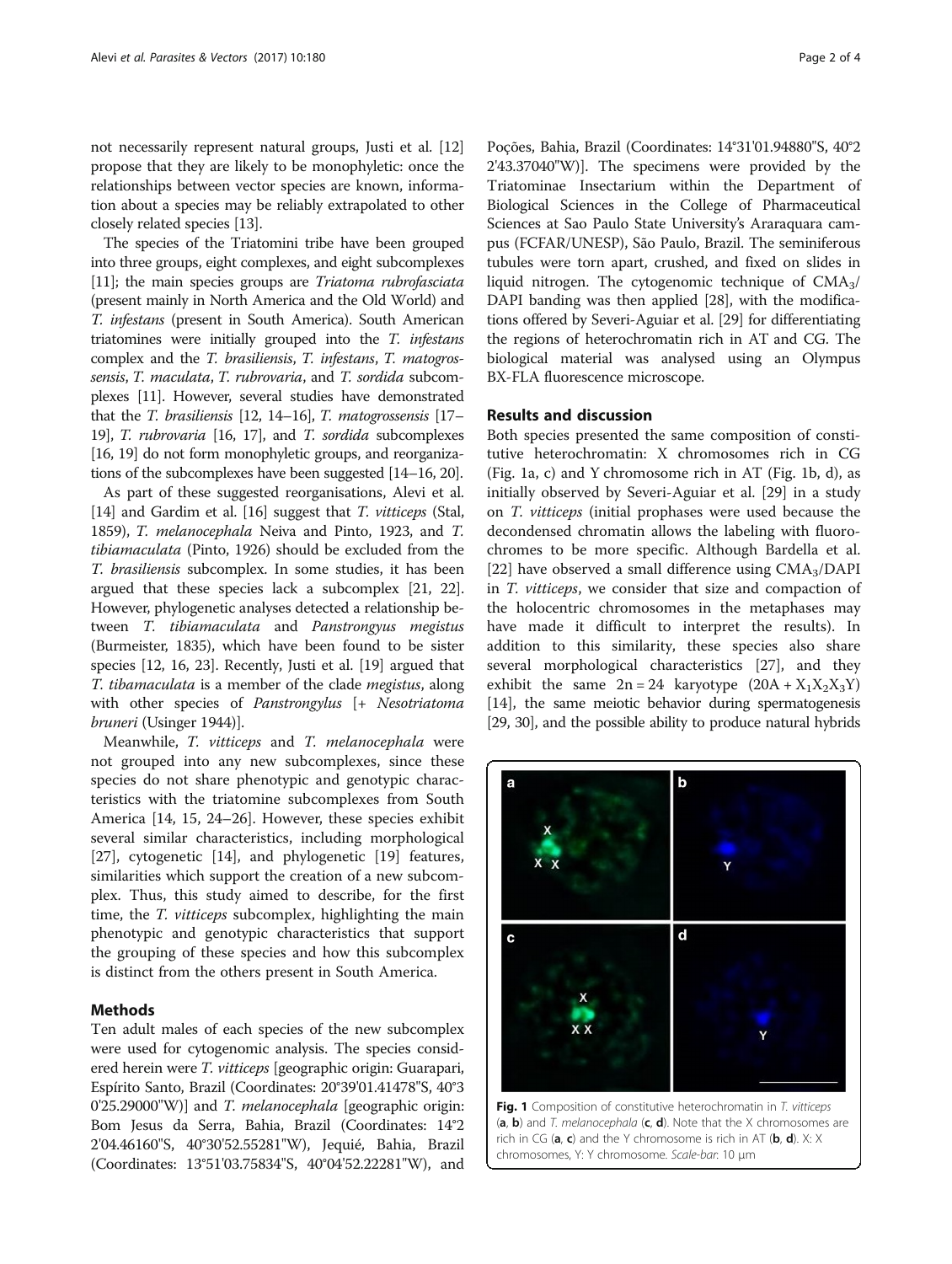(personal communication), all of which supports the grouping of these species into a T. vitticeps subcomplex (the T. vitticeps name was chosen based on T. vitticeps being the first species of the subcomplex described in the literature).

Cytotaxonomy and karyosystematics are important tools for determining the taxonomy of triatomines [[14](#page-3-0), [15, 31, 32](#page-3-0)]. For example, the karyotype analysis of the species within this *T. vitticeps* subcomplex is what distinguishes these species from all of the other South American subcomplexes, which have  $2n = 22 (20A + XY)$ chromosomes [\[33, 34](#page-3-0)], from all of the species of the Rhodniini tribe  $(2n = 22)$  [[35](#page-3-0)], and from the species of the genus *Panstrongylus*  $(2n = 21 \text{ or } 23)$  [\[33\]](#page-3-0).

In a recent phylogenetic study based on geological events, Justi et al. [[19](#page-3-0)] suggested that T. vitticeps and T. melanocephala reached the Atlantic coast by dispersal and diversified prior to the Northern Andean uplift (23–10 Ma), an event which separated T. maculata from the other members of the T. infestans group. Based on this argument, and considering the fact that the ancestral karyotype of triatomines is  $2n = 22 (20A + XY)$  [\[36, 37](#page-3-0)], we suggest that case of agmatoploidy involving the X chromosome was responsible for the karyotype divergence of this subcomplex in relation to the other South American subcomplexes (Fig. 2). Moreover,



Subcomplexes that remained with the same number of chromosomes from the ancestral karyotype (T. brasiliensis, T. infestans, T. matogrossensis, T. maculata, T. rubrovaria and T. sordida). (2) T. vitticeps subcomplex. Note that the species in this subcomplex have undergone two agmatoploidy events in the X chromosome. Abbreviations: AK, ancestral karyotype; ASC, agmatoploidy in sex chromosome

we argue that this was a unique event in the karyotype evolution of the Triatoma from South America, because, in addition to T. melanocephala and T. vitticeps, the only species that also presents fragmentation of the X chromosome is T. tibiamaculata  $2n = 23 (20A + X_1X_2Y)$  [\[38](#page-3-0)]. However, the analysis provided by Justi et al. [\[19](#page-3-0)] allows us emphasise that this species inherited this number of chromosomes from the common ancestor shared with the Panstrongylus (a genus in which most of the species also have 23 chromosomes).

## Conclusion

Based on the phenotypic characteristics (morphology) and genotypes (cytogenetics and molecular features) that define these species, we propose the creation of the monophyletic T. vitticeps subcomplex, one which believe is distinct from all other subcomplexes from South America.

#### Acknowledgments

We appreciate the Fundação de Amparo à Pesquisa do Estado de São Paulo (FAPESP) (process number 2013/19764-0), Conselho Nacional de Desenvolvimento Científico e Tecnológico (CNPq, Brazil) and Programa de Apoio ao Desenvolvimento Científico da Faculdade de Ciências Farmacêuticas da UNESP (PADC) for financial support.

#### Funding

The study was supported by Fundação de Amparo à Pesquisa do Estado de São Paulo (FAPESP) (process number 2013/19764-0), Conselho Nacional de Desenvolvimento Científico e Tecnológico (CNPq, Brazil) and Programa de Apoio ao Desenvolvimento Científico da Faculdade de Ciências Farmacêuticas da UNESP (PADC).

#### Availability of data and materials

The data supporting the conclusions of this article are included within the article.

#### Authors' contributions

KCCA, JO, MTVAO and JAR contributed to the study design. JAR contributed to specimens analysed. KCCA and JO performed the experimental work and analysed the data. KCCA wrote the manuscript. All authors read and approved the final manuscript.

#### Competing interests

The authors declare that they have no competing interests.

## Consent for publication

Not applicable.

Ethics approval and consent to participate Not applicable.

### Publisher's Note

Springer Nature remains neutral with regard to jurisdictional claims in published maps and institutional affiliations.

#### Author details

<sup>1</sup>Departamento de Biologia, Instituto de Biociências, Letras e Ciências Exatas, Universidade Estadual Paulista "Júlio de Mesquita Filho", Câmpus de São José do Rio Preto, Rua Cristovão Colombo 2265, 15054-000 São José do Rio Preto, SP, Brazil. <sup>2</sup>Departamento de Ciências Biológicas, Faculdade de Ciências Farmacêuticas, Universidade Estadual Paulista "Júlio de Mesquita Filho", Câmpus de Araraquara, Rod. Araraquara-Jaú km 1, 14801-902 Araraquara, SP, Brazil.